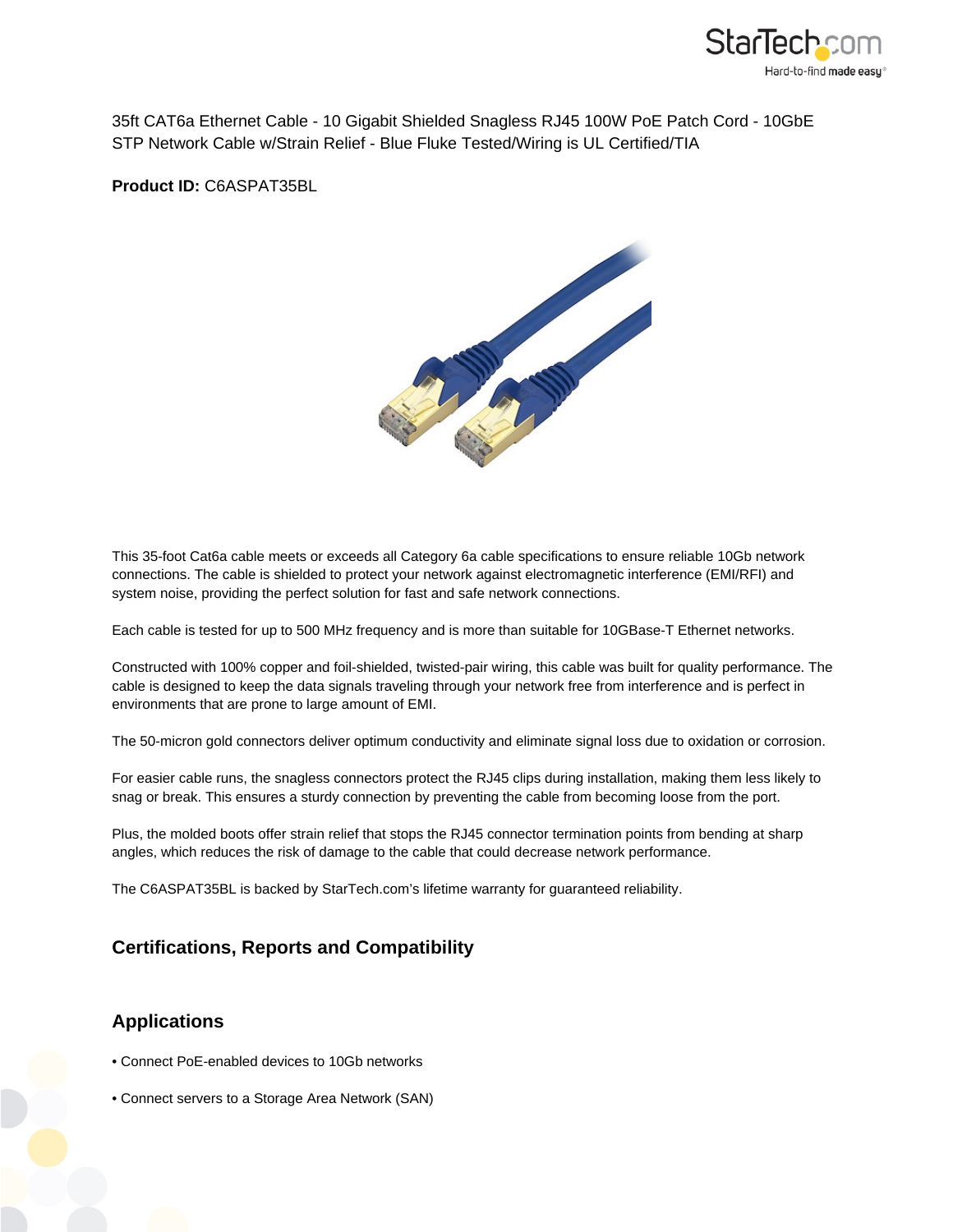

- Deliver data, voice and video over 10 Gigabit networks
- Connect between computers, hubs, switches, routers, print servers and patch panels

## **Features**

• HIGH PERFORMANCE CAT6A ETHERNET CABLE: 100% copper for consistent & error-free 10 gigabit connection. Fluke tested complies with ANSI/TIA-568-D Category 6 requirements; ETL Certified Wiring

• PROTECT YOUR NETWORK: Shielded RJ45 connectors minimize Near-End Crosstalk (NEXT) & protect against noise & electromagnetic (EMI/RFI) interference compatible w/ multi-speed 10Base-T/NBASE-T generation

• SPECS: 10 GbE Length: 35 ft (10.5 m) Color: Blue Structure: 4 Pair STP Connector: Snagless Jacket Type: PVC Wire Gauge: 26 AWG Copper Wiring Standard: ANSI/TIA-568-D Warranty: Lifetime

• POE SUPPORT: 26 AWG stranded copper conductors & UL Rated Wiring (E132276-A) supports up to 100W for PoE devices like VOIP phone & security systems. IEEE 802.3bt & DTE power compliant prevents cable heating up

• QUALITY CONSTRUCTION: 50-micron gold-plated connectors for clear signal & to stop rust/corrosion. Snagless connector enables easy installation & flexible disconnection of patch cord in wiring conduits

| <b>Prominence</b> |                             |                                                                                                        |
|-------------------|-----------------------------|--------------------------------------------------------------------------------------------------------|
|                   | Warranty                    | Lifetime                                                                                               |
|                   | Line                        | Description CDW 75 - 1st StarTech.com 35 ft CAT6a Ethernet Cable - 10GbE STP Snagless<br>100W PoE Blue |
| <b>Hardware</b>   |                             |                                                                                                        |
|                   | Cable Structure             | Foiled with Foiled Twisted Pairs (F/FTP)                                                               |
|                   | <b>Number of Conductors</b> | 4 Pair STP                                                                                             |
|                   | Cable Jacket Material       | PVC - Polyvinyl Chloride                                                                               |
|                   | Cable Shield Material       | Aluminum-polyester foil                                                                                |
|                   | <b>Fire Rating</b>          | <b>CMG Rated (General Purpose)</b>                                                                     |
|                   | Cable Type                  | <b>Shielded Snag-less</b>                                                                              |
| Performance       |                             |                                                                                                        |
|                   | <b>Cable Rating</b>         | CAT6a - 10Gbit/s                                                                                       |
| Connector(s)      |                             |                                                                                                        |
|                   | Connector A                 | <b>RJ-45</b>                                                                                           |
|                   | Connector B                 | <b>RJ-45</b>                                                                                           |